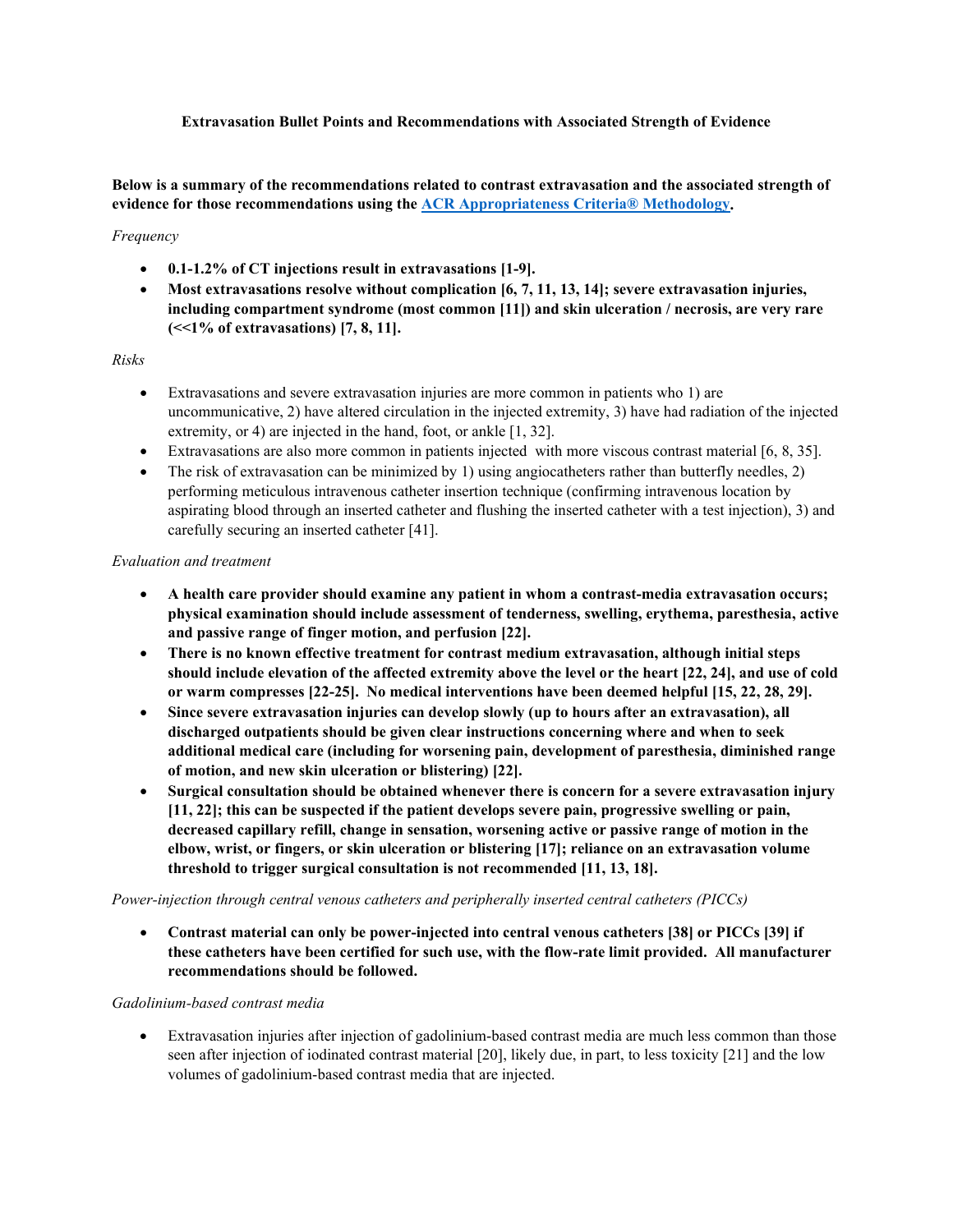#### **Summary Questions and Answers**

## **(Study Quality = SQ)**

#### **Question 1. What actions can be performed to minimize the likelihood of an extravasation?**

Recommendation 1: Extravasation risk is minimized by 1) using angiocatheters over butterflies, 2) performing meticulous intravenous insertion technique (confirming intravenous location by aspirating blood through an inserted catheter and flushing the inserted catheter with a test injection), 3) and carefully securing an inserted catheter.

Strength of evidence: Limited 1

| $\sqrt{2}$ |  | -<br>ша |
|------------|--|---------|
|            |  | -       |

#### **Question 2: What risk factors should clinicians take into consideration in determining the likelihood of a contrast extravasation?**

Recommendation 1: Clinicians should consider patient related factors such as history of altered circulation in the injected extremity, prior radiation to the injected extremity, or uncommunicative patients.

Strength of evidence: Limited 1

| n.<br>$\mathbf{L}$ | $\sim$ $\sim$<br>$\alpha$<br>,, | $\sim$<br>000000000<br>oocu<br>$\cdots$ | $\mathbf{r}$<br>$\sim$<br>шаг |
|--------------------|---------------------------------|-----------------------------------------|-------------------------------|
|                    |                                 |                                         |                               |
| ັ້                 |                                 | -                                       |                               |

Recommendation 2: Clinicians should consider contrast and injection parameters such as viscosity of contrast material and location of injection other than non-antecubital fossa regions (such as hand, foot, and ankle more at risk)

Strength of evidence: Viscosity = Strong 3

| Reference # | $\gamma$ rioinal SO | $R$ eassessed SC | Final SQ |
|-------------|---------------------|------------------|----------|
|             |                     |                  |          |
|             |                     |                  |          |
|             |                     |                  |          |

Strength of evidence: Location of injection = Strong 3

| Reference # | Original SO | Reassessed SQ            | Final SQ |
|-------------|-------------|--------------------------|----------|
|             |             |                          |          |
|             |             | $\overline{\phantom{a}}$ |          |
|             |             | $\overline{\phantom{0}}$ |          |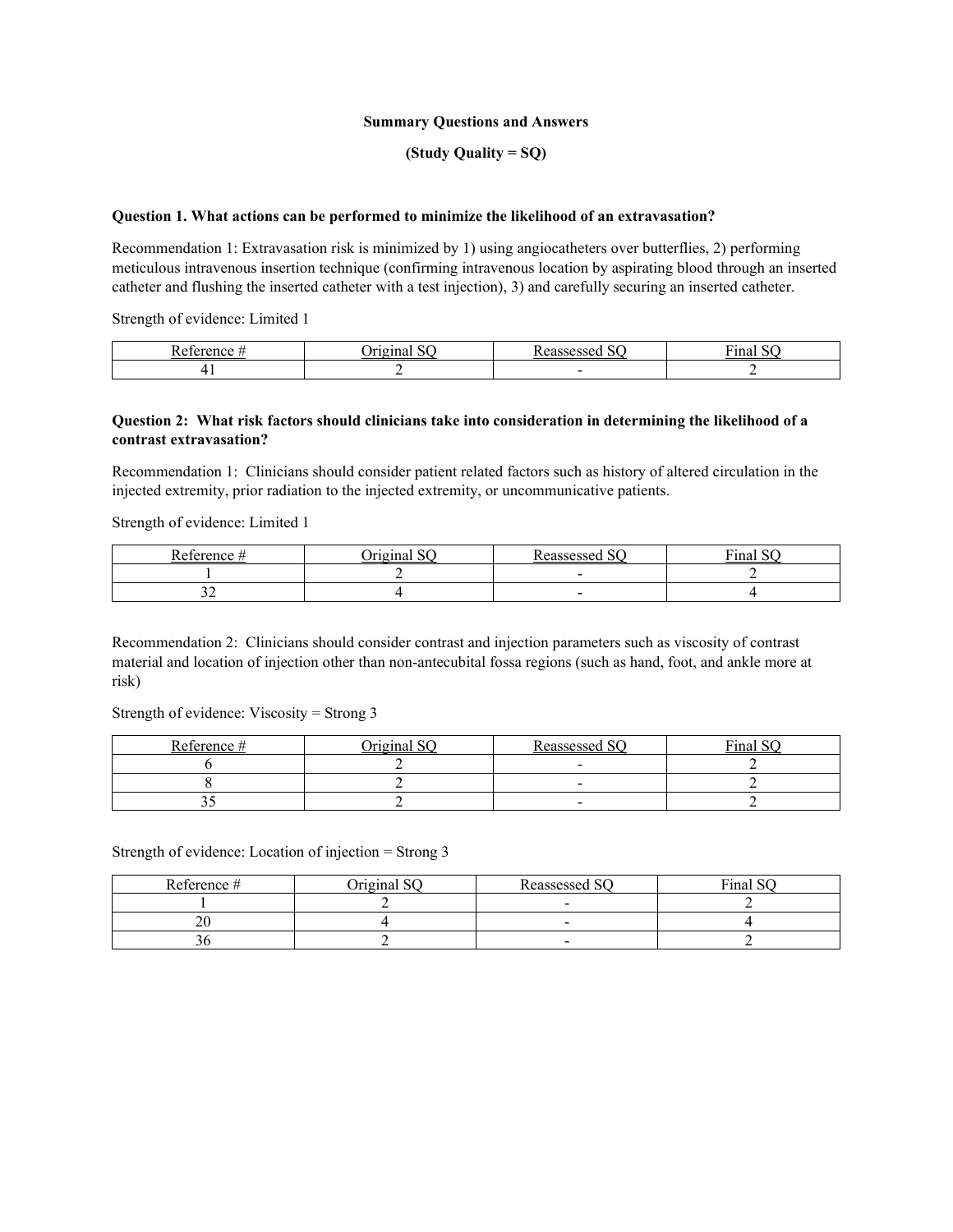#### **Question 3: How should clinicians evaluate patients for potential contrast extravasation?**

Recommendation 1: Clinicians should do a physical exam of the affected extremity to evaluate for tenderness, swelling, erythema, paresthesia, active and passive range of finger motion, and perfusion.

Strength of evidence: Limited 3

| ∽                        |     | . |
|--------------------------|-----|---|
| $\overline{\phantom{a}}$ | . . |   |

## **Question 4: How should contrast extravasations be treated?**

Recommendation 1: Elevation of the affected extremity above the heart.

Strength of evidence: Limited 3

| erence | $\sim$ $\sim$<br> | $\sim$<br>ARCCACCAC<br>◡<br>scsscu | $\mathbf{r}$<br>$\sim$ $\sim$<br>Final |
|--------|-------------------|------------------------------------|----------------------------------------|
| --     |                   |                                    |                                        |
| ∼      |                   |                                    |                                        |

Recommendation 2: Cold compresses or ice packs should initially be applied to the extravasation site (rather than warm compresses)

Strength of evidence: Limited 1

| Reference # | Original SQ | Reassessed SQ            | Final SC   |
|-------------|-------------|--------------------------|------------|
| ∸           |             |                          |            |
|             | Inadequate  | $\overline{\phantom{0}}$ | Inadequate |
|             |             |                          |            |
| --          |             | $\overline{\phantom{0}}$ |            |

Recommendation 3: Routine use of hyaluronidase or corticosteroid injections or aspiration of the affected limb is not recommended.

Strength of evidence: Limited 1

| Reference # | $\cdot$ iriginal $\circ$ | Reassessed SQ            | Final SQ |
|-------------|--------------------------|--------------------------|----------|
|             |                          |                          |          |
| --          |                          | $\overline{\phantom{0}}$ |          |
| $\sim$      |                          |                          |          |
|             |                          | -                        |          |

Recommendation 4: All discharged outpatients should be given clear instructions concerning where and when to seek additional medical care (including for worsening pain, development of paresthesia, diminished range of motion, and new skin ulceration or blistering) as severe extravasation could develop several hours later.

Strength of evidence: Limited 3

| <b>D</b><br><b>COMOMOO</b> | $\sim$<br><b><i>Breadface</i></b> | $\sim$<br>$\overline{\phantom{a}}$ | $\mathbf{r}$<br>$\sim$ $\sim$<br>110<br>шаг<br>- 1.27 |
|----------------------------|-----------------------------------|------------------------------------|-------------------------------------------------------|
|                            |                                   |                                    |                                                       |
| --                         |                                   | $\overline{\phantom{0}}$           |                                                       |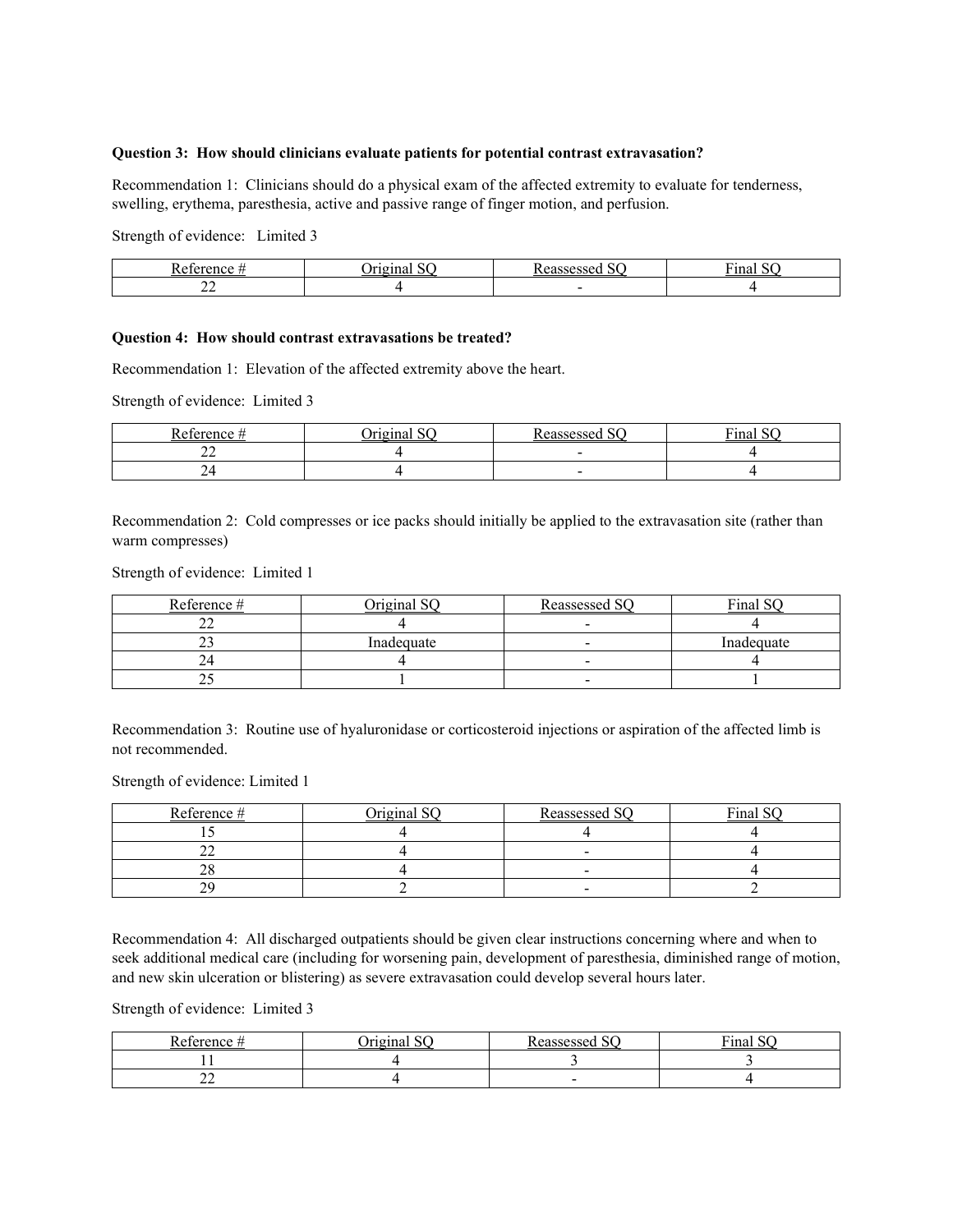#### **Question 5: When should surgical consultation be placed?**

Recommendation 1: Surgical consultation should not be routinely requested based on volume alone.

Strength of evidence: Strong 3

| Reference # | Orioinal SO | Reassessed SQ            | Final SQ |
|-------------|-------------|--------------------------|----------|
|             |             |                          |          |
|             |             |                          |          |
|             |             | $\sim$                   |          |
|             |             | $\overline{\phantom{0}}$ |          |

Recommendation 2: Surgical consultation should be requested whenever there is concern for a severe extravasation injury; this can be suspected if the patient develops severe pain, progressive swelling or pain, decreased capillary refill, change in sensation, worsening active or passive range of motion in the elbow, wrist, or fingers, or skin ulceration or blistering.

Strength of evidence: Limited 3

| n.<br>$\sim$ $\sim$ $\sim$ $\sim$ | $\sim$<br>1 | $\sim$<br>CCACCAC | $\mathbf{r}$<br>†ina. |
|-----------------------------------|-------------|-------------------|-----------------------|
|                                   |             |                   |                       |
| $\overline{\phantom{a}}$          |             | -                 |                       |

#### **Question 6: Can automated (power) injectors be utilized for injections in central venous or PICC lines?**

Recommendation 1: Use central venous catheter to power inject contrast or PICCs if the catheters have been certified for such use, with the flow-rate limit provided. All manufacturer recommendations should be followed.

Strength of evidence: Limited 1

| n<br>$\sim$ $\sim$ $\sim$ | -<br>$- - - - -$ | $\sim$ $\sim$ $\sim$ | T.<br>$\sim$<br>'ınal |
|---------------------------|------------------|----------------------|-----------------------|
|                           |                  |                      |                       |
|                           |                  |                      |                       |

#### **Question 7: What is the extravasation risk from injection of gadolinium-based contrast media?**

Recommendation 1: Extravasation injuries are extremely unlikely during gadolinium-based contrast media injection, likely due to lower toxicity than iodinated contrast agents and lower total volumes of injected contrast media.

Strength of evidence: Limited 3

| ∽<br>eterence<br> | $  -$ | T. |
|-------------------|-------|----|
| ZV.               | -     |    |
| - -               |       |    |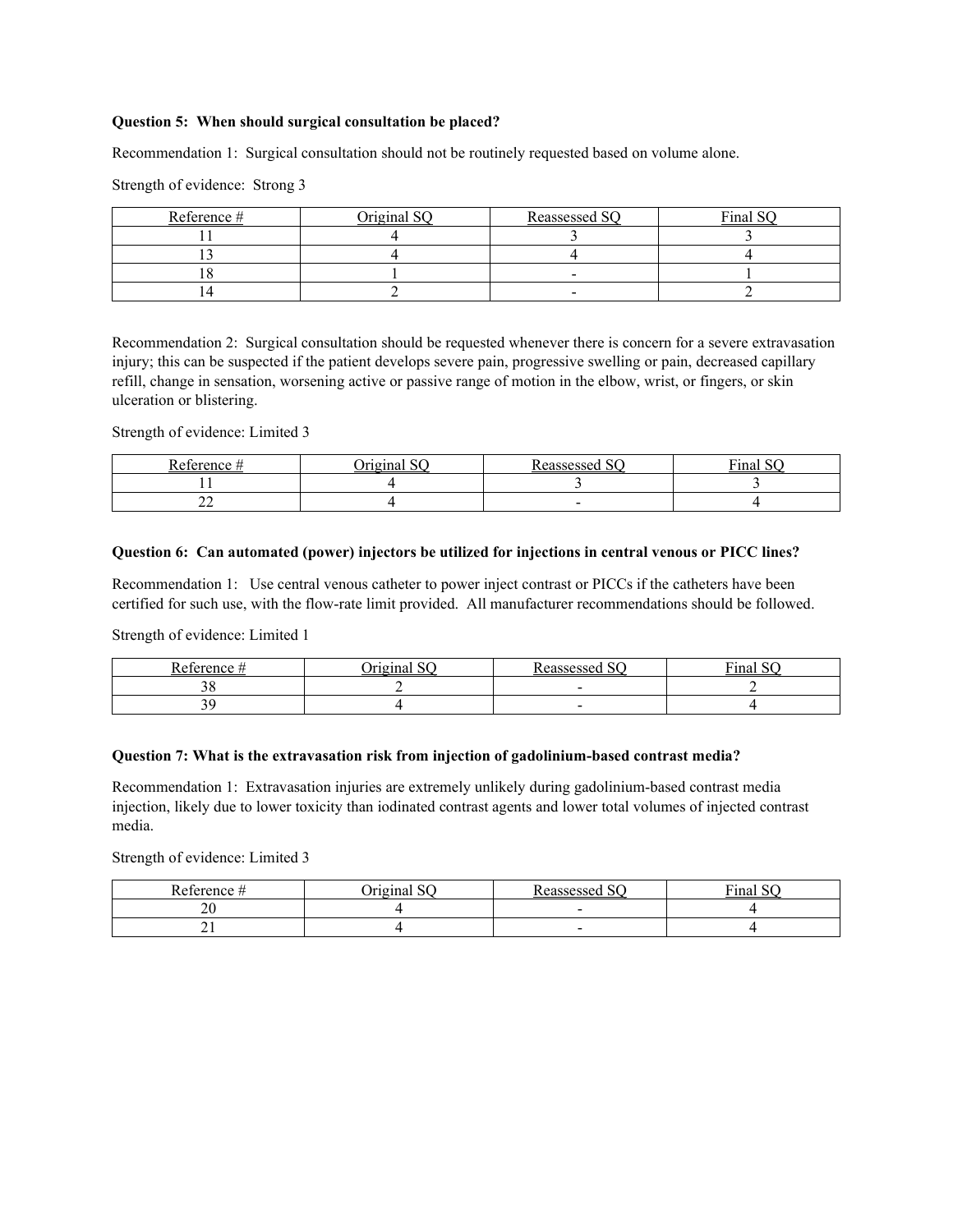# **EXTRAVASATION OF CONTRAST MEDIA**

# *Frequency*

The reported incidence of intravenous (IV) contrast media extravasation in adults and children related to power injection for CT has ranged from 0.1% to 1.2% [1-9] (1/1,000 patients to 1/83 patients). Extravasation can also occur during hand injections. Extravasations may occur at both low and high flow rates [10]. Extravasation occurring with dynamic bolus CT may involve large volumes of contrast media [11].

## *Initial Signs and Symptoms*

Most extravasations are limited to the immediately adjacent soft tissues (typically the skin and subcutaneous tissues).

Although most patients complain of initial swelling or tightness, and/or stinging or burning pain at the site of extravasation, some experience little or no discomfort [11,12]. On physical examination, the extravasation site may be edematous, erythematous, and tender [11].

## *Extravasation of Iodinated Contrast Material*

In most patients, initial swelling and tenderness resolves within hours to days after the extravasation. The vast majority of patients in whom extravasations occur recover without clinically important sequelae [6,7,11,13,14]. However, in some patients, extravasated iodinated contrast media can result in injury to surrounding tissues, particularly the skin, producing an acute local inflammatory response that peaks at 24 to 48 hours [15]. Most of the time there are no lasting complications. Only rarely will a lowosmolality contrast media (LOCM) extravasation injury proceed to a severe adverse event [11]. Acute tissue injury resulting from extravasation of iodinated contrast media is probably related at least in part to its hyperosmolality [16,17].

Several large series have illustrated the infrequency of severe injuries after LOCM extravasation. In one single institutional study, all 321 extravasation injuries were mild [8]. In another single institutional study [11], only one of 442 adult LOCM extravasations resulted in a severe injury (a compartment syndrome). Three other patients developed blisters or ulcerations that were successfully treated locally. In a third study, utilizing a practice quality improvement database established by the American College of Radiology [7] only six of 1,085 reported extravasations resulted in severe injuries, and only one patient required surgical intervention.

The most commonly reported severe injury after LOCM extravasation is compartment syndrome [11]. Compartment syndrome results from mechanical compression and is probably more likely to occur after extravasation of larger volumes of contrast media; however, it also has been observed after extravasation of small volumes, especially when these occur in less capacious areas (such as over the ventral or dorsal surfaces of the wrist) [11]. Compartment syndrome may develop soon after an extravasation [11] or result from swelling that sometimes occurs hours after the extravasation [18].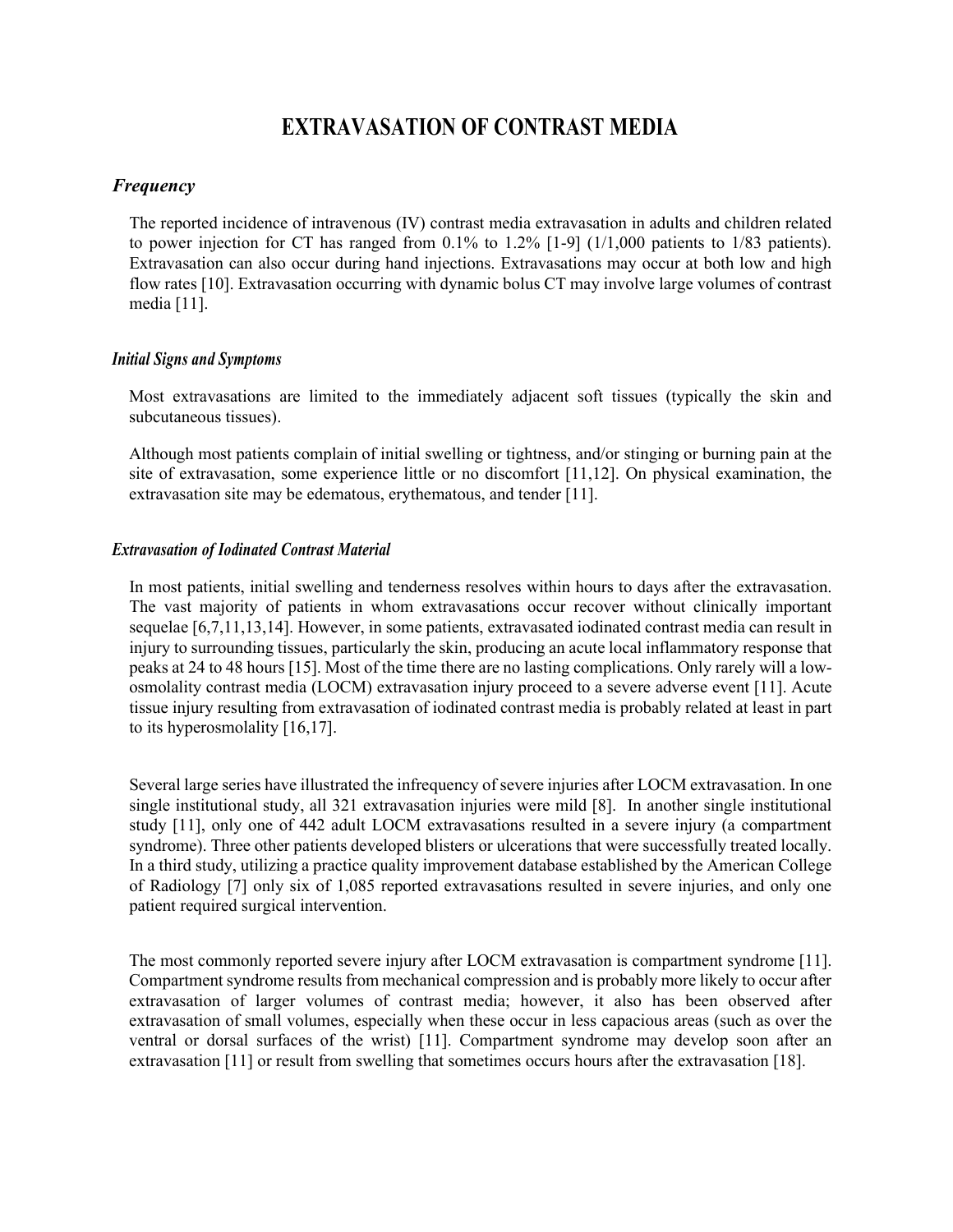Less commonly encountered severe injuries include skin ulceration and tissue necrosis [19]. These can occur within hours or days of the extravasation event.

## *Extravasation of Gadolinium Based Contrast Media*

Extravasation of gadolinium-based contrast media is less common (i.e., approximately one-sixth as often) than iodinated contrast media [20]. The difference is likely the due to much lower volumes of administered gadolinium-based contrast media for most clinical indications. Additionally, on a cc to cc basis, gadolinium-based contrast media may also have less toxicity than iodinated contrast agents [21].

## *Evaluation of Patients in Whom Extravasations Occur*

A responsible health care provider should be summoned to examine any patient in whom an extravasation of contrast material has occurred. The patient should be asked about symptoms of pain and paresthesias. A brief examination should be performed and should include assessment of extremity tenderness, swelling, erythema, paresthesia, active and passive range of motion of the fingers, and perfusion [22].

## *Treatment*

Studies evaluating potential treatments of extravasation injuries are generally of low quality [23]. Given the absence of any studies demonstrating definite efficacy of any specific treatment regimen, the optimum treatment of extravasation events has not been determined. Our limited guidance is to suggest treatments that have a low risk of harm, but that might have some efficacy.

Extravasations that resolve rapidly probably need no treatment other than brief observation and discharge instructions (see section entitled Discharging Patients in Whom Extravasations Occur, below). More symptomatic extravasations may be treated with extremity elevation above the level of the heart (to decrease capillary hydrostatic pressure and thereby promote resorption of extravasated fluid [22, 24]) and either warm or cold compresses that an outpatient may continue intermittently at home until symptoms resolve, along with discharge instructions, or may be continued on the wards for inpatients. Controlled studies demonstrating the efficacy of these interventions are lacking, however [25]. There is no clear evidence favoring the use of warm over cold compresses or vice versa [25]. Some surgeons empirically recommend initial use of cold compresses to promote vasoconstriction and diminish inflowing blood and swelling [22,24].

Severe cases in which there is concern for neurologic or vascular compromise or skin ulceration and necrosis require surgical consultation to assess the need for operative management (see next section).

There is no consistent evidence that the effects of an extravasation can be mitigated by trying to aspirate the extravasated contrast medium through an inserted needle or angiocatheter [22,26]. When such attempts are made, usually little or no extravasated contrast material can be successfully aspirated. Therefore, aspiration is not recommended.

Some have suggested that the extravasation site can be treated by performing multiple punctures around the extravasation site and then manually squeezing the site [27,28]; however, the effectiveness of this approach has not been validated and it is not recommended.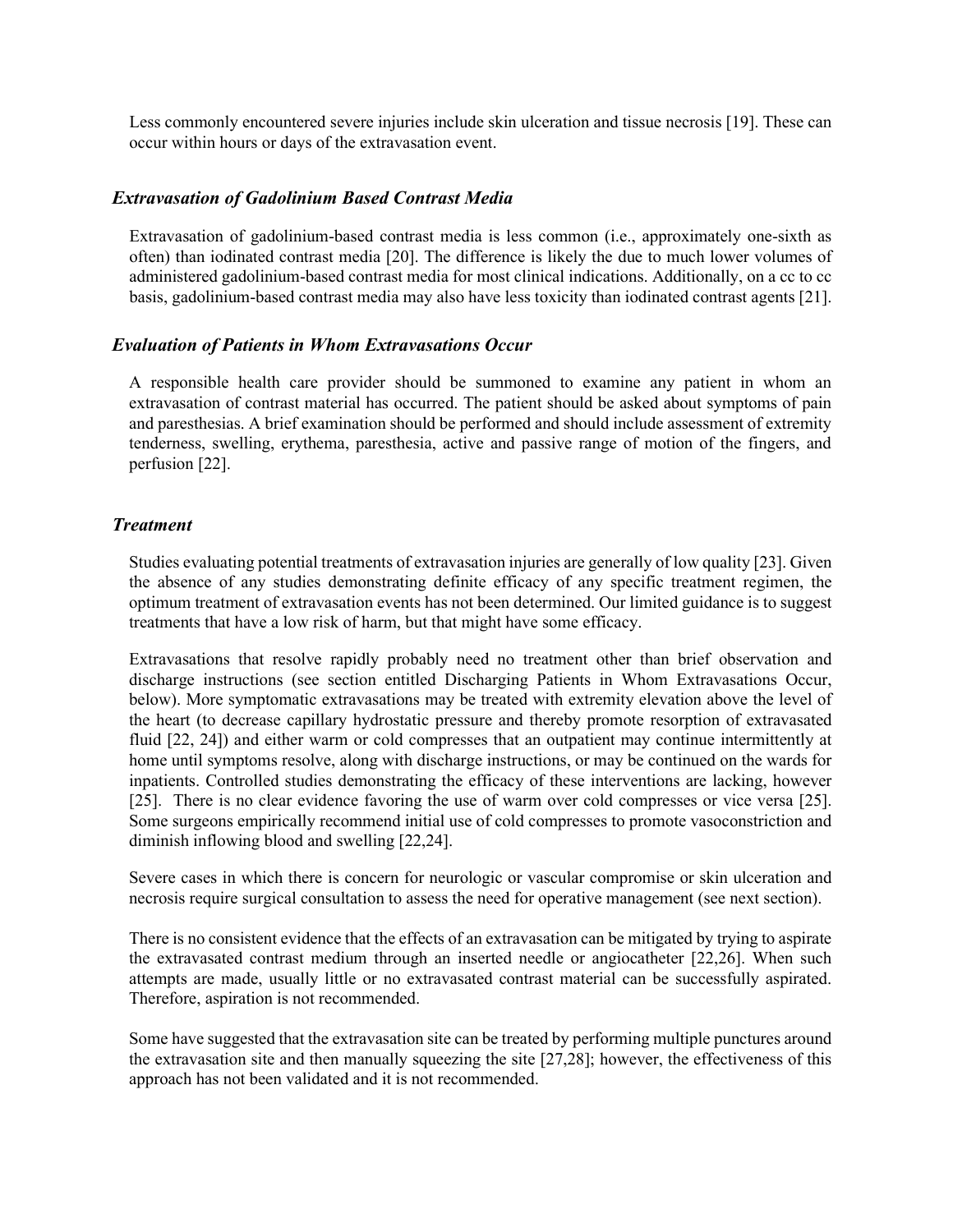Topical application of silver sulfadiazine ointment and steroid cream three to four times daily has been recommended by some as an approach to soothe irritated skin, reduce inflammation, and to prevent infection should any blistering occur, although the efficacy of this treatment is unknown [12].

There is no consistent evidence that local injection of potentially therapeutic agents, such as corticosteroids or hyalurinidase is beneficial [15,29]. Hyaluronidase has been used in the management of extravasation events for medications unrelated to contrast media, and there are a few case reports in which it was attempted following a contrast material extravasation event [30, 31]. However, no adequate studies confirm efficacy of hyaluronidase after contrast media extravasation [28]. Therefore, use of hyaluronidase for the management of contrast material extravasation is not recommended [22].

## *Surgical Consultation*

Urgent surgical consultation should be obtained whenever there is concern for a severe extravasation injury [11,22]. Although consultation can prolong length of stay (eg, by 2.5 hours in one ED population [14]), it should be obtained for any patient in whom one or more of the following extravasation-related signs or symptoms develops: severe pain; progressive swelling or pain; altered tissue perfusion as evidenced by decreased capillary refill; change in sensation in the affected limb; worsening passive or active range of motion; and skin ulceration or blistering [17].

Reliance on an extravasation volume threshold (such as estimated volumes exceeding 100 or 150 mL) to indicate the need for surgical consultation has been recommended by some [11,13]. Although a severe injury is probably more likely when larger volumes are involved, most patients with large volume extravasation do not develop severe complications, even when distal to the elbow [13]. Because of this, surgical consultation should be based on signs and symptoms rather than an absolute volume threshold. If the patient is asymptomatic or has only mild symptoms, appropriate evaluation and clinical followup are usually sufficient.

# *Discharging Patients in Whom Extravasations Occur*

Outpatients who have suffered contrast media extravasation should be released from the radiology department only after an initial period of observation, provided the radiologist is satisfied that any signs and symptoms that were present initially have improved or that new symptoms have not developed during the observation period. Clear instructions should be given to the patient to seek additional medical care for severe pain, progressive pain, numbness or tingling, diminished range of motion (active or passive), skin ulceration, or other neurologic or circulatory symptoms [22]. This is because initial symptoms of a serious compartment syndrome may be absent or relatively mild (such as limited to the development of focal paresthesia) [18].

# *Other Considerations*

## *Patients at Increased Risk for Extravasations*

Extravasations are more common in patients who cannot communicate effectively (e.g., the elderly, infants and children, and patients with altered consciousness), severely ill or debilitated patients, and patients with abnormal circulation in the limb to be injected [32]. Patients with altered circulation include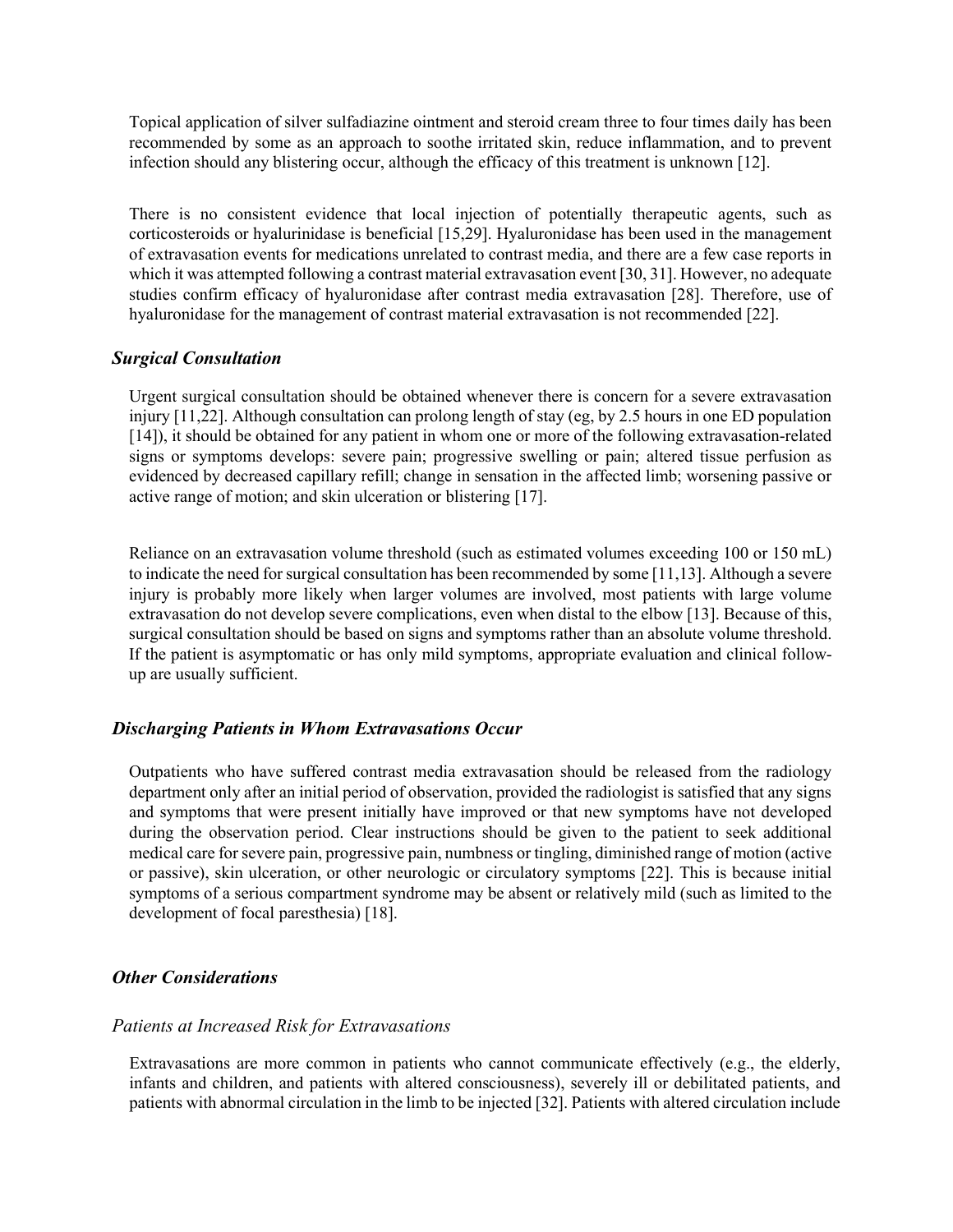those with atherosclerotic peripheral vascular disease, diabetic vascular disease, Raynaud's disease, venous thrombosis or insufficiency, or prior radiation therapy or extensive surgery (e.g., axillary lymph node dissection or saphenous vein graft harvesting) in the limb to be injected. Women may have a mild increased risk of extravasation [23]. Some of these conditions are systemic and cannot be avoided by choosing a different injection site.

Certain intravenous access sites (e.g., hand, wrist, foot, and ankle) are more likely to result in extravasation and should be avoided, when possible [1, 8, 33]. However, use of these alternate injection sites may be necessary due to lack of availability of the more traditional locations.

In some studies, extravasations were more common in patients injected through small-bore (22 gauge) catheters compared to larger-bore catheters (2.2% versus 1.0-1.1%) [1].

While some reviews have found that injection at higher flow rates likely increases the risk of extravasation [8], in others, no such difference has been detected [1,35]. In fact, it has been shown that flow rates of up to 3 and 5 mL/sec can be safely achieved through 22 gauge and 20 gauge intravenous catheters, respectively, in the vast majority of patients, provided that there is no increased resistance or pain during a rapid test injection [34].

Patients injected with more viscous contrast material may be more likely to have extravasations than are patients injected with less viscous contrast material [6,8,35]. This effect may be mitigated for viscous media by extrinsic warming to human body temperature prior to injection [35].

The risk of extravasation also appears to be increased in patients in whom deep brachial intravenous access is achieved under ultrasound guidance, a practice used more often in Emergency Departments for patients in whom IV access is otherwise difficult [36]. In one series, contrast media extravasation occurred during CT in 0.3% of all patients, but in 3.6% of patients who were injected through ultrasoundguided peripheral intravenous catheters [37]. That difference is likely in part due to selection bias (patients requiring ultrasound-guided access likely have more difficult venous access).

# *Extravasation Risk of Injection through Indwelling Central Venous Catheters*

All central venous catheter port sites can be utilized for venous access if gentle hand injections are performed; however, only certain central venous catheter port sites are certified for use with mechanical injectors. Prior to using a central venous line for power injection, it is important to ensure that the port site is certified as power-injectable, and the flow limit should be noted. If this process is followed, it can be safe. In one report of 142 injections through certified power port sites (11 at high rates up to 5 mL/second), there were no extravasations [38].

Mechanical injections can also be performed through some pressure-injectable peripherally inserted central catheters (PICCs). Manufacturer recommendations should be followed. There have been isolated reports of PICC tip migrations following pressure injections through these catheters [39].

## *Patients at Increased Risk for a Severe Extravasation Injury Once an Extravasation Occurs*

A severe extravasation injury may be more likely to result from an extravasation in certain patients, such as those with arterial insufficiency or compromised venous or lymphatic drainage in the affected extremity. In addition, extravasations involving larger volumes of contrast media and those occurring in the dorsum of the hand, foot, or ankle are more likely to result in severe injury [22, 32].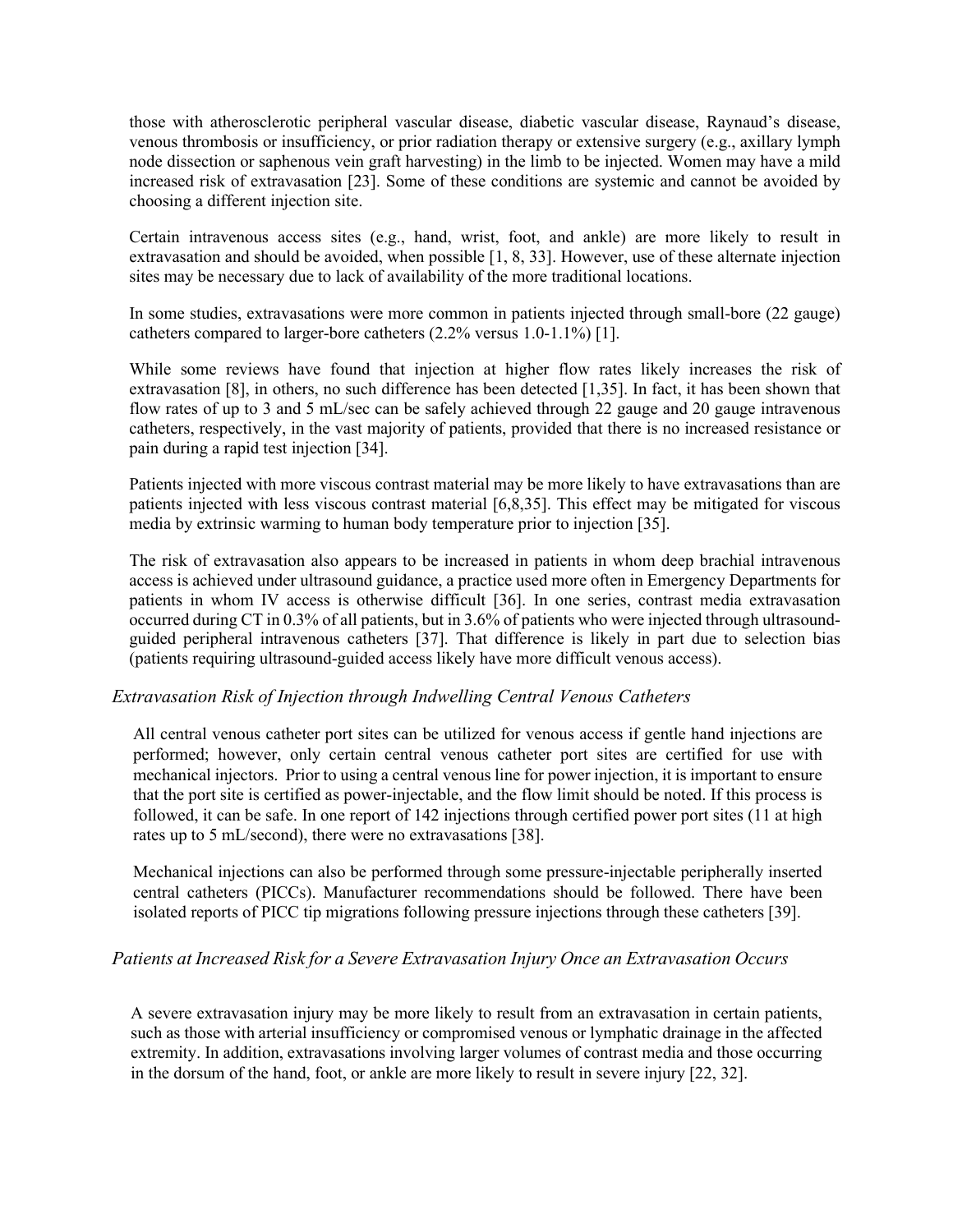# *Preventing Extravasation Injuries*

Methods for reducing the risk of extravasation include: meticulous intravenous line insertion technique, using angiocatheters instead of butterfly catheters, confirming position by aspirating blood (although failure to aspirate blood does not exclude the possibility of proper catheter location), flushing an inserted catheter with a test injection of saline to ensure proper flow into the accessed vein, and carefully securing the inserted catheter [41].

Low-risk intravenous line insertion sites are preferred when feasible. If not feasible, higher risk sites may be considered depending on the risks and benefits of administrating contrast media for the examination indication. Use of a preliminary saline flush to assess injection pressure prior to contrast media administration has been advocated by a few investigators [41]; however, this has not been adopted by most institutions. Some have recommended use of a hand-held alarm, which the patient can press should any new symptoms develop [12]. Interestingly, the practice quality improvement project created by the ACR to assist practices in identifying improvements that could be made to reduce the frequency of extravasations did not find that any significant improvement could be achieved, even when risk factors for extravasations were identified and attempts were made to reduce the extravasation risk in advance [7].

## *Documentation*

All extravasation events and their treatment should be documented in the medical record. In addition, the referring provider should be notified following any symptomatic extravasation.

## **Revision History**

23 January 2018 (Minor Revision)

October 2021 (Evidence Based Update)

## **References**

- 1. Wienbeck S, Fischbach R, Kloska SP, et al. Prospective study of access site complications of automated contrast injection with peripheral venous access in MDCT. AJR Am J Roentgenol 2010;195:825-9.
- 2. Sistrom CL, Gay SB, Peffley L. Extravasation of iopamidol and iohexol during contrast-enhanced CT: report of 28 cases. Radiology 1991;180:707-10.
- 3. Sinan T, Al-Khawari H, Chishti FA, Al Saeed OM, Sheikh M. Contrast media extravasation: manual versus power injector. Med Princ Pract 2005;14:107-10.
- 4. Jacobs JE, Birnbaum BA, Langlotz CP. Contrast media reactions and extravasation: relationship to intravenous injection rates. Radiology 1998;209:411-6.
- 5. Federle MP, Chang PJ, Confer S, Ozgun B. Frequency and effects of extravasation of ionic and nonionic CT contrast media during rapid bolus injection. Radiology 1998;206:637-40.
- 6. Barrera CA, White AM, Shepherd AM, et al. Contrast Extravasation using Power Injectors for Contrast-Enhanced Computed Tomography in Children: Frequency and Injury Severity. Academic radiology 2019;26:1668-74.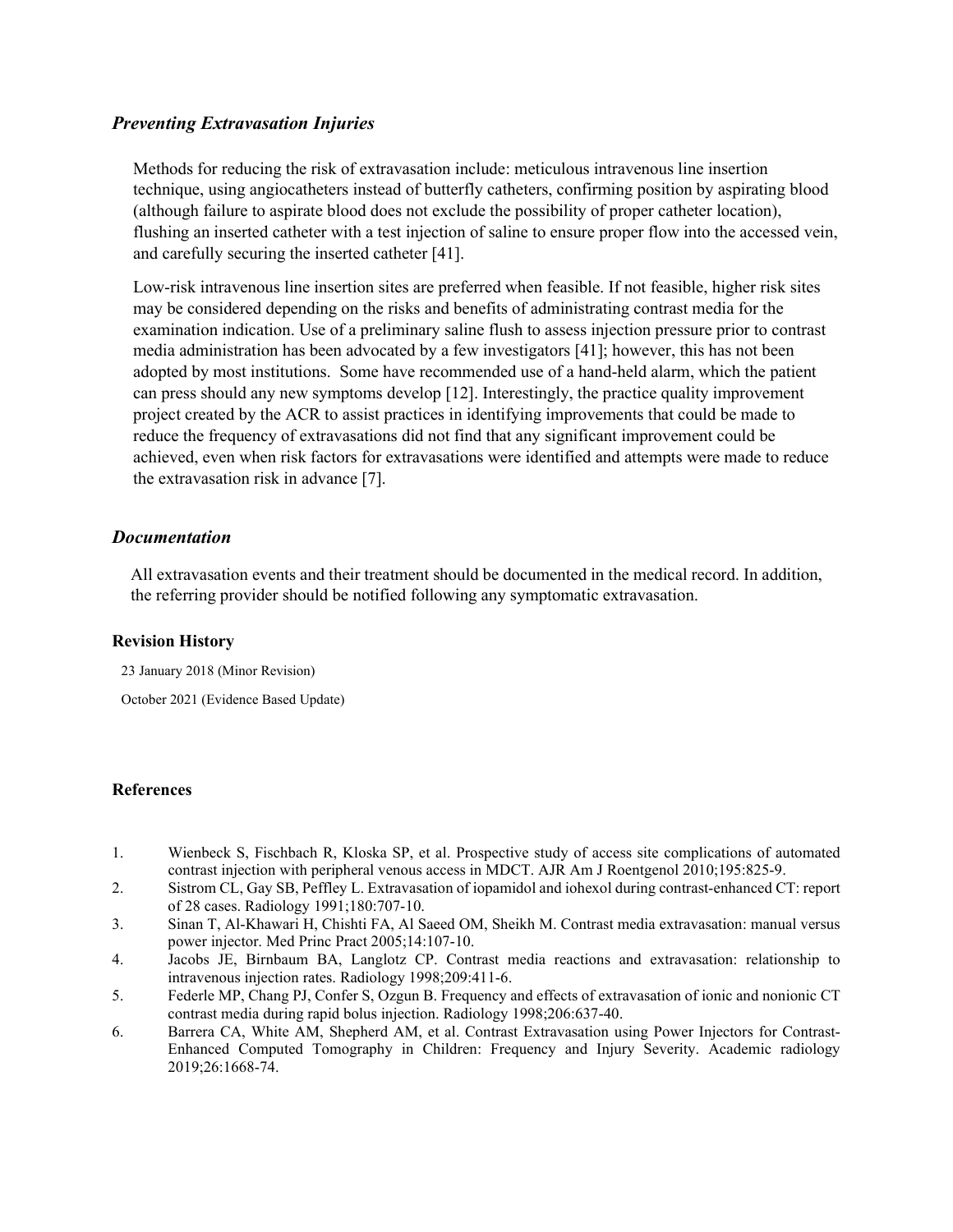- 7. Dykes TM, Bhargavan-Chatfield M, Dyer RB. Intravenous contrast extravasation during CT: a national data registry and practice quality improvement initiative. Journal of the American College of Radiology : JACR 2015;12:183-91.
- 8. Hwang EJ, Shin CI, Choi YH, Park CM. Frequency, outcome, and risk factors of contrast media extravasation in 142,651 intravenous contrast-enhanced CT scans. European radiology 2018;28:5368-75.
- 9. Kingston RJ, Young N, Sindhusake DP, Truong M. Study of patients with intravenous contrast extravasation on CT studies, with radiology staff and ward staff cannulations. Journal of medical imaging and radiation oncology 2012;56:163-7.
- 10. Cohan RH, Bullard MA, Ellis JH, et al. Local reactions after injection of iodinated contrast material: detection, management, and outcome. Academic radiology 1997;4:711-8.
- 11. Wang CL, Cohan RH, Ellis JH, Adusumilli S, Dunnick NR. Frequency, management, and outcome of extravasation of nonionic iodinated contrast medium in 69,657 intravenous injections. Radiology 2007;243:80-7.
- 12. Ko CH, Tay SY, Chang HC, Chan WP. Large-volume iodinated contrast medium extravasation: low frequency and good outcome after conservative management in a single-centre cohort of more than 67,000 patients. European radiology 2018;28:5376-83.
- 13. Sbitany H, Koltz PF, Mays C, Girotto JA, Langstein HN. CT contrast extravasation in the upper extremity: strategies for management. International journal of surgery (London, England) 2010;8:384-6.
- 14. Sonis JD, Gottumukkala RV, Glover M, et al. Implications of iodinated contrast media extravasation in the emergency department. American Journal of Emergency Medicine 2018;36:29T 296.
- 15. McAlister WH, Palmer K. The histologic effects of four commonly used media for excretory urography and an attempt to modify the responses. Radiology 1971;99:511-6.
- 16. McAlister WH, Kissane JM. Comparison of soft tissue effects of conventional ionic, low osmolar ionic and nonionic iodine containing contrast material in experimental animals. Pediatric radiology 1990;20:170-4.
- 17. Cohan RH, Leder RA, Bolick D, et al. Extravascular extravasation of radiographic contrast media. Effects of conventional and low-osmolar agents in the rat thigh. Invest Radiol 1990;25:504-10.
- 18. Memolo M, Dyer R, Zagoria RJ. Extravasation injury with nonionic contrast material. AJR Am J Roentgenol 1993;160:203-4.
- 19. Pond GD, Dorr RT, McAleese KA. Skin ulceration from extravasation of low-osmolality contrast medium: a complication of automation. AJR Am J Roentgenol 1992;158:915-6.
- 20. Heshmatzadeh Behzadi A, Farooq Z, Newhouse JH, Prince MR. MRI and CT contrast media extravasation: A systematic review. Medicine 2018;97:e0055.
- 21. Cohan RH, Leder RA, Herzberg AJ, et al. Extravascular toxicity of two magnetic resonance contrast agents. Preliminary experience in the rat. Invest Radiol 1991;26:224-26.
- 22. Cohan RH, Ellis JH, Garner WL. Extravasation of radiographic contrast material: recognition, prevention, and treatment. Radiology 1996;200:593-604.
- 23. Ding S, Meystre NR, Campeanu C, Gullo G. Contrast media extravasations in patients undergoing computerized tomography scanning: a systematic review and meta-analysis of risk factors and interventions. JBI database of systematic reviews and implementation reports 2018;16:87-116.
- 24. Bellin MF, Jakobsen JA, Tomassin I, et al. Contrast medium extravasation injury: guidelines for prevention and management. European radiology 2002;12:2807-12.
- 25. Hastings-Tolsma MT, Yucha CB, Tompkins J, Robson L, Szeverenyi N. Effect of warm and cold applications on the resolution of i.v. infiltrations. Research in nursing & health 1993;16:171-8.
- 26. Sum W, Ridley LJ. Recognition and management of contrast media extravasation. Australas Radiol 2006;50:549-52.
- 27. Kim SM, Cook KH, Lee IJ, Park DH, Park MC. Computed tomography contrast media extravasation: treatment algorithm and immediate treatment by squeezing with multiple slit incisions. International wound journal 2017;14:430-34.
- 28. Mandlik V, Prantl L, Schreyer AG. Contrast Media Extravasation in CT and MRI A Literature Review and Strategies for Therapy. RoFo : Fortschritte auf dem Gebiete der Rontgenstrahlen und der Nuklearmedizin 2019;191:25-32.
- 29. Park KS, Kim SH, Park JH, Han MC, Kim DY, Kim SJ. Methods for mitigating soft-tissue injury after subcutaneous injection of water soluble contrast media. Invest Radiol 1993;28:332-4.
- 30. Rowlett J. Extravasation of contrast media managed with recombinant human hyaluronidase. The American journal of emergency medicine 2012;30:2102.e1-3.